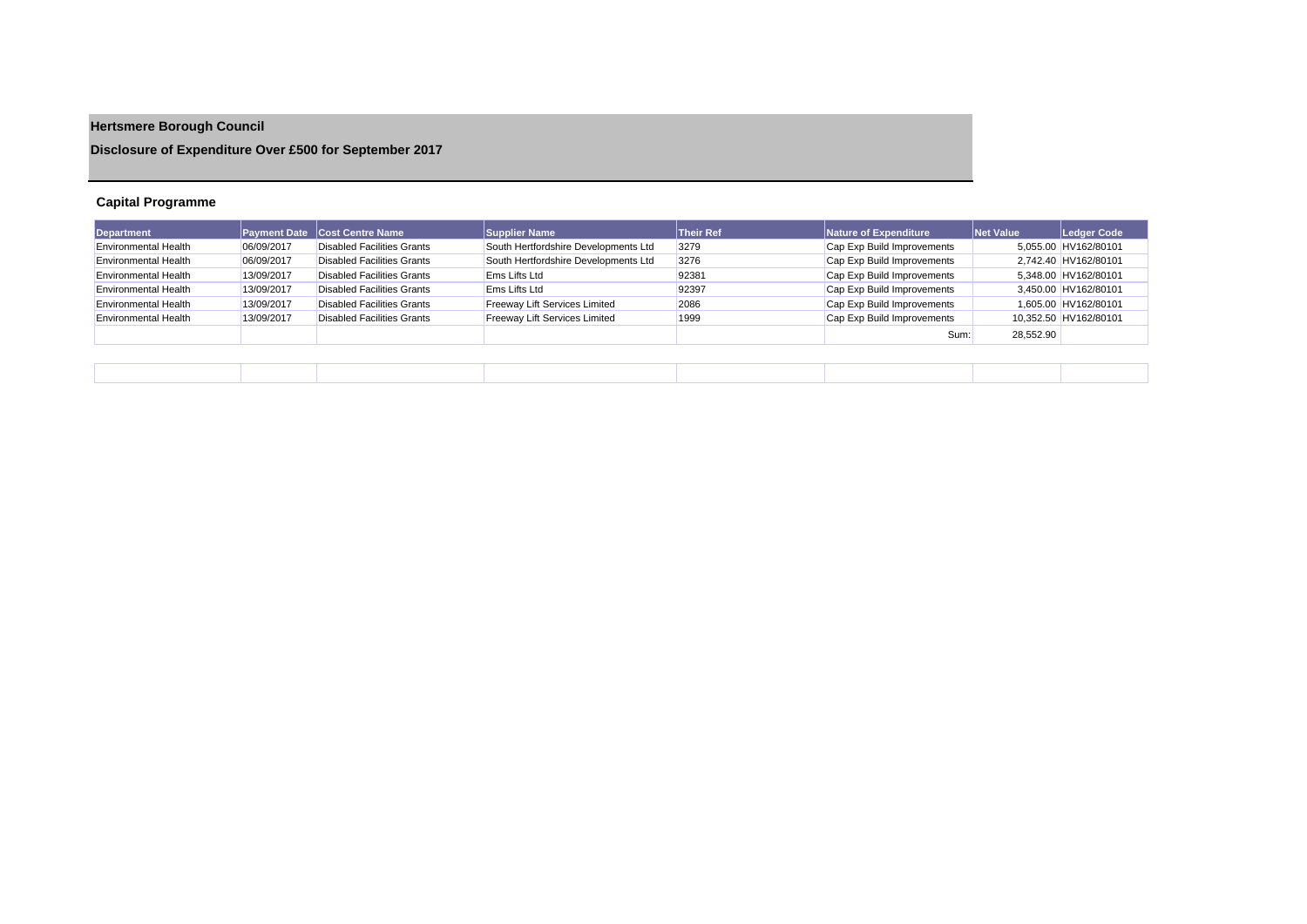## **Hertsmere Borough Council**

**Disclosure of Expenditure Over £500 for September 2017**

## **Revenue**

| <b>Department</b>       | <b>Payment Date</b> | <b>Cost Centre Name</b>          | <b>Supplier Name</b>                  | <b>Their Ref</b> | <b>Nature of Expenditure</b>   | <b>Net Value</b> | <b>Ledger Code</b>    |
|-------------------------|---------------------|----------------------------------|---------------------------------------|------------------|--------------------------------|------------------|-----------------------|
| <b>Asset Management</b> | 05/09/2017          | Properties Let To Housing        | Elstree Property Maintenance Limited. | 2055282          | <b>Building Repairs</b>        |                  | 900.00 HK158/02001    |
| <b>Asset Management</b> | 06/09/2017          | <b>Asset Management</b>          | Hays Specialist Recruitment Limited   | 1007852509       | Salaries - Agency              |                  | 831.16 HB270/01004    |
| Asset Management        | 06/09/2017          | <b>Asset Management</b>          | Macdonald & Company                   | 75792            | Salaries - Agency              |                  | 1,902.60 HB270/01004  |
| Asset Management        | 05/09/2017          | <b>Civic Offices</b>             | Lh Plc                                | IL018098         | <b>General Repairs</b>         |                  | 1,390.06 HN700/02009  |
| Asset Management        | 06/09/2017          | <b>Civic Offices</b>             | The Fresh-Ground Coffee Service       | 333146           | Service Contracts              |                  | 1.115.92 HN700/02028  |
| <b>Asset Management</b> | 06/09/2017          | <b>Civic Offices</b>             | The Fresh-Ground Coffee Service       | 333147           | Service Contracts              |                  | 586.56 HN700/02028    |
| <b>Asset Management</b> | 05/09/2017          | Properties Let To Housing        | <b>Expert Property Group</b>          | 60814            | <b>Building Repairs</b>        |                  | 4,725.00 HK158/02001  |
| Asset Management        | 12/09/2017          | <b>Furzefield Centre Pool</b>    | Hertsmere Leisure                     | OP/I035438       | Service Contracts              |                  | 2,324.76 HD202/02028  |
| Asset Management        | 12/09/2017          | <b>Wyllyotts Art Centre</b>      | <b>Hertsmere Leisure</b>              | OP/I035439       | Electricity                    |                  | 2,324.67 HD100/02102  |
| <b>Asset Management</b> | 13/09/2017          | Properties Let To Housing        | <b>Expert Property Group</b>          | 60870            | <b>Building Repairs</b>        |                  | 1,415.00 HK158/02001  |
| <b>Asset Management</b> | 13/09/2017          | Garages                          | <b>Expert Property Group</b>          | 60896            | <b>Building Repairs</b>        |                  | 968.50 HK110/02001    |
| Asset Management        | 13/09/2017          | <b>Asset Management</b>          | Macdonald & Company                   | 75894            | Salaries - Agency              |                  | 1,539.30 HB270/01004  |
| <b>Asset Management</b> | 13/09/2017          | <b>Asset Management</b>          | Hays Specialist Recruitment Limited   | 1007872882       | Salaries - Agency              |                  | 651.19 HB270/01004    |
| Asset Management        | 13/09/2017          | Bushey Museum - Rudolph Rd       | Chubb Fire & Security Ltd             | 6434425          | <b>General Repairs</b>         |                  | 1,373.88 HD121/02009  |
| Asset Management        | 13/09/2017          | <b>Asset Management</b>          | Hays Specialist Recruitment Limited   | 1007783821       | Salaries - Agency              |                  | 1.360.34 HB270/01004  |
| <b>Asset Management</b> | 13/09/2017          | Garages                          | <b>Cleantec Services Ltd</b>          | 43509            | Site Clearence                 |                  | 660.00 HK110/02043    |
| <b>Asset Management</b> | 12/09/2017          | <b>Asset Management</b>          | Jgp Resourcing Ltd                    | <b>INV-9683</b>  | <b>Recruitment Advertising</b> |                  | 1,205.00 HB270/01501  |
| Asset Management        | 13/09/2017          | Croxdale Rd Bw (Odds)            | <b>Expert Property Group</b>          | 60968            | <b>Building Repairs</b>        |                  | 530.00 HG544/02001    |
| <b>Asset Management</b> | 20/09/2017          | <b>Civic Offices</b>             | Npower Ltd                            | LGU46MM2         | Electricity                    |                  | 9,472.56 HN700/02102  |
| Asset Management        | 20/09/2017          | <b>Civic Offices</b>             | Castle Water Limited                  | 586269           | <b>Water Rates</b>             |                  | 2,692.66 HN700/02104  |
| Asset Management        | 20/09/2017          | <b>Commercial Properties</b>     | Royal Haskoning Dhv Uk Limited        | 1059022          | <b>Consultants Fees</b>        |                  | 18,713.00 HG521/05600 |
| Asset Management        | 20/09/2017          | <b>Civic Offices</b>             | Apex Lift & Escalator Engineers Ltd   | <b>NV75828</b>   | <b>General Repairs</b>         |                  | 1,480.72 HN700/02009  |
| <b>Asset Management</b> | 20/09/2017          | <b>Asset Management</b>          | Hays Specialist Recruitment Limited   | 1007889942/1     | Salaries - Agency              |                  | 720.06 HB270/01004    |
| Asset Management        | 20/09/2017          | <b>Civic Offices</b>             | Integrated Water Services Ltd         | CD200055924      | <b>General Repairs</b>         |                  | 1,573.90 HN700/02009  |
| <b>Asset Management</b> | 20/09/2017          | Garages                          | <b>Expert Property Group</b>          | 61001            | <b>Building Repairs</b>        |                  | 745.55 HK110/02001    |
| Asset Management        | 20/09/2017          | <b>Civic Offices</b>             | Apex Lift & Escalator Engineers Ltd   | NV75888          | <b>Building Repairs</b>        |                  | 523.30 HN700/02001    |
| <b>Asset Management</b> | 27/09/2017          | <b>Asset Management</b>          | Macdonald & Company                   | 76132            | Salaries - Agency              |                  | 3,925.88 HB270/01004  |
| <b>Asset Management</b> | 27/09/2017          | <b>Asset Management</b>          | Hays Specialist Recruitment Limited   | 1007910800       | Salaries - Agency              |                  | 781.61 HB270/01004    |
| <b>Asset Management</b> | 27/09/2017          | <b>Building Maintenance Prog</b> | Norwood Consultants Limited           | 1870-RW-EM-FEE   | <b>Building Repairs</b>        |                  | 10,177.50 HD201/02001 |
| Asset Management        | 27/09/2017          | <b>Asset Management</b>          | The Oyster Partnership Ltd            | 1021392          | Salaries - Agency              |                  | 2,012.50 HB270/01004  |
| <b>Asset Management</b> | 27/09/2017          | <b>Civic Offices</b>             | Chubb Fire & Security Ltd             | 6602396          | <b>General Repairs</b>         |                  | 712.41 HN700/02009    |
| <b>Asset Management</b> | 27/09/2017          | Aycliffe/Leeming Rd (Odds)       | <b>Rightmove Group Limited</b>        | 140682126        | Advertising                    |                  | 600.00 HG540/04901    |
| <b>Asset Management</b> | 27/09/2017          | Aberford Pk Community Centre     | Npower Ltd                            | LGU5CR7V         | Electricity                    |                  | 569.06 HD213/02102    |
| <b>Benefits</b>         | 01/09/2017          | <b>Benefits</b>                  | Morgan Hunt Uk Limited                | 997140           | Salaries - Agency              |                  | 972.00 HN170/01004    |
| <b>Benefits</b>         | 01/09/2017          | <b>Benefits</b>                  | Badenoch & Clark                      | DH9583/00        | Salaries - Agency              |                  | 916.50 HN170/01004    |
| <b>Benefits</b>         | 01/09/2017          | <b>Housing Benefits Overpaid</b> | Newlyn                                | 120966           | Fees                           |                  | 561.63 HJ810/04414    |
| <b>Benefits</b>         | 05/09/2017          | <b>Benefits</b>                  | Badenoch & Clark                      | DK2828/00        | Salaries - Agency              |                  | 940.68 HN170/01004    |
| <b>Benefits</b>         | 05/09/2017          | <b>Benefits</b>                  | Badenoch & Clark                      | DK2808/00        | Salaries - Agency              |                  | 897.00 HN170/01004    |
| <b>Benefits</b>         | 12/09/2017          | <b>Benefits</b>                  | Morgan Hunt Uk Limited                | 998336           | Salaries - Agency              |                  | 972.00 HN170/01004    |
| <b>Benefits</b>         | 12/09/2017          | <b>Benefits Administration</b>   | The Gis Group                         | 170549           | Legal Fees - External          |                  | 700.00 HB630/04415    |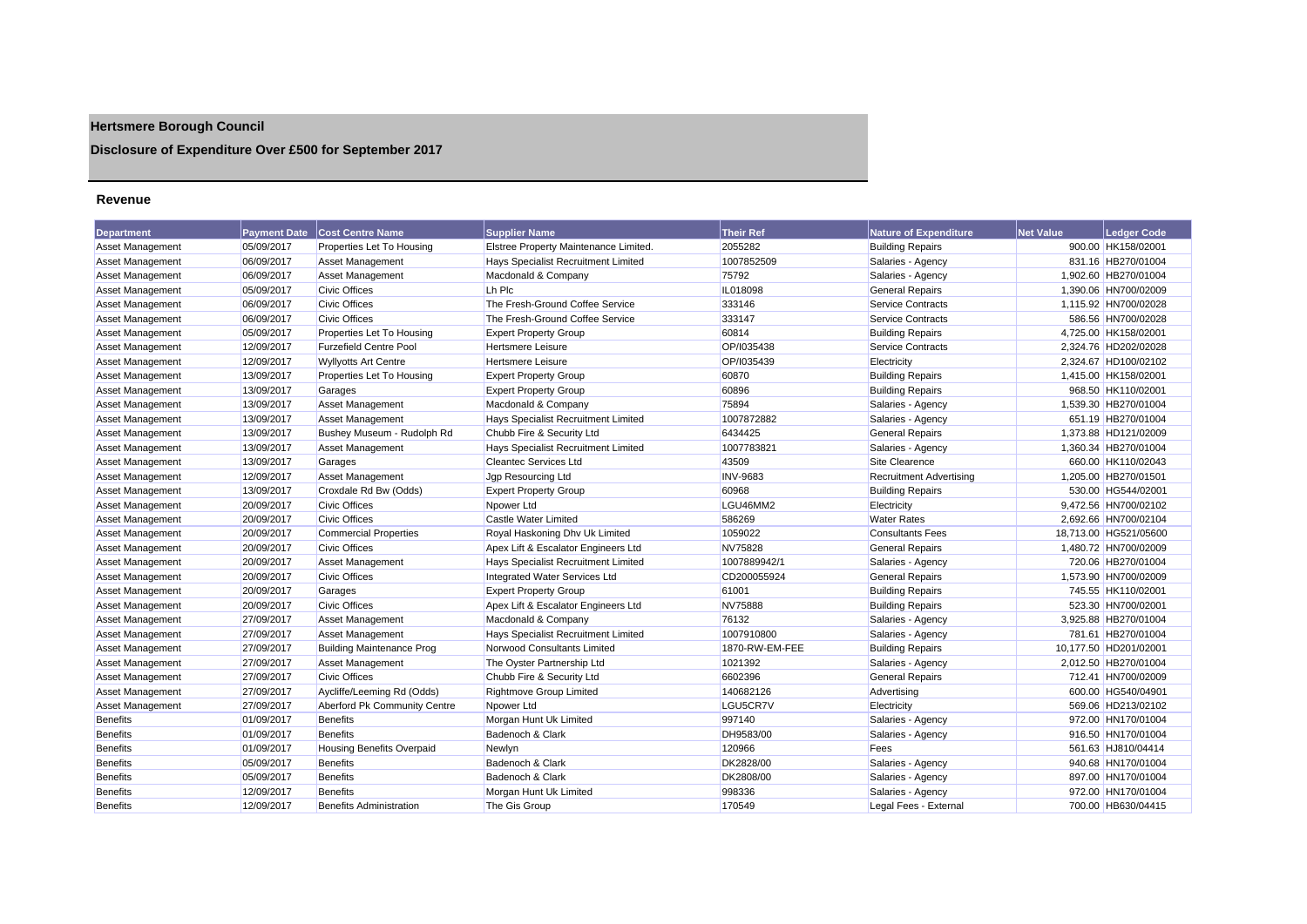| <b>Benefits</b>                 | 13/09/2017 | <b>Benefits Administration</b>      | Hm Courts And Tribunal Service(Accounts Only) | 249516         | Legal Fees - External          | 2,196.00 HB630/04415  |
|---------------------------------|------------|-------------------------------------|-----------------------------------------------|----------------|--------------------------------|-----------------------|
| <b>Benefits</b>                 | 12/09/2017 | <b>Benefits</b>                     | Badenoch & Clark                              | DL4038/00      | Salaries - Agency              | 940.68 HN170/01004    |
| <b>Benefits</b>                 | 14/09/2017 | <b>Benefits</b>                     | Civica                                        | M/RB046010     | Software Licences              | 996.03 HN170/04555    |
| <b>Benefits</b>                 | 14/09/2017 | <b>Benefits</b>                     | Civica                                        | M/RB045998     | Software Licences              | 7.405.24 HN170/04555  |
| <b>Benefits</b>                 | 14/09/2017 | <b>Benefits</b>                     | Morgan Hunt Uk Limited                        | 999575         | Salaries - Agency              | 972.00 HN170/01004    |
| <b>Benefits</b>                 | 27/09/2017 | <b>Benefits</b>                     | Badenoch & Clark                              | DM7794/00      | Salaries - Agency              | 940.68 HN170/01004    |
| <b>Benefits</b>                 | 19/09/2017 | <b>Benefits</b>                     | Badenoch & Clark                              | DL5811/00      | Salaries - Agency              | 936.00 HN170/01004    |
| <b>Benefits</b>                 | 27/09/2017 | <b>Benefits</b>                     | Morgan Hunt Uk Limited                        | 1000859        | Salaries - Agency              | 972.00 HN170/01004    |
| <b>Benefits</b>                 | 27/09/2017 | <b>Benefits</b>                     | Badenoch & Clark                              | DP7001/00      | Salaries - Agency              | 940.68 HN170/01004    |
| Benefits                        | 27/09/2017 | <b>Benefits</b>                     | Badenoch & Clark                              | DP6929/00      | Salaries - Agency              | 936.00 HN170/01004    |
| <b>Benefits</b>                 | 27/09/2017 | <b>Benefits</b>                     | Morgan Hunt Uk Limited                        | 1002290        | Salaries - Agency              | 972.00 HN170/01004    |
| <b>Building Control</b>         | 20/09/2017 | <b>Building Control</b>             | Hertfordshire Building Control Limited        | 0000000156     | Miscellaneous Expenses         | 63,180.65 HG100/04940 |
| Corporate Management            | 05/09/2017 | Corporate Management                | <b>Allpay Ltd</b>                             | 0000485326     | <b>Bank Charges</b>            | 1,264.01 HB220/04404  |
| Corporate Management            | 13/09/2017 | Corporate Management                | <b>Barclays Bank</b>                          | 910962         | <b>Bank Charges</b>            | 3,430.13 HB220/04404  |
| <b>Corporate Support</b>        | 01/09/2017 | Assistance To Vol Organisation      | <b>Hertsmere Leisure</b>                      | 31AUGUST2017   | Grants - Voluntary Bodies      | 1,600.00 HD110/04701  |
| Corporate Support               | 13/09/2017 | Park App                            | <b>Cyber Media Solutions Ltd</b>              | 6204           | Miscellaneous Expenses         | 3,295.00 HE854/04940  |
| Corporate Support               | 14/09/2017 | Assistance To Vol Organisation      | <b>Herts Aid</b>                              | 13/09/2017     | Grants - Voluntary Bodies      | 672.00 HD110/04701    |
| <b>Corporate Support</b>        | 19/09/2017 | <b>Community Safety</b>             | <b>Business Education Events Ltd</b>          | 00227          | Miscellaneous Expenses         | 1,500.00 HE500/04940  |
| Corporate Support               | 19/09/2017 | <b>Svpr Scheme</b>                  | Oaklands College                              | 83791          | Miscellaneous Expenses         | 616.00 HK200/04940    |
| Corporate Support               | 20/09/2017 | Partnerships & Com Engagement       | Dods Group Plc                                | PK0116230      | <b>Training External</b>       | 585.00 HD600/01403    |
| Corporate Support               | 27/09/2017 | Assistance To Vol Organisation      | <b>Community Hertsmere</b>                    | 2198           | Core Funding                   | 3,040.00 HD110/04709  |
| <b>Corporate Support</b>        | 27/09/2017 | <b>Community Safety Partnership</b> | Solon Security Ltd                            | SI17007294     | Equip + Furn Funded By Rev     | 500.00 HE300/04001    |
| <b>Customer Services</b>        | 05/09/2017 | <b>Civic Office Keepers</b>         | Proforce 1 Security Ltd                       | PF1595         | <b>Contractors Payments</b>    | 4,551.85 HO300/05601  |
| <b>Democratic Services Unit</b> | 12/09/2017 | <b>Legal Business Unit</b>          | Nivekbres Limited                             | 044            | Salaries - Agency              | 1,170.00 HN300/01004  |
| Democratic Services Unit        | 12/09/2017 | <b>Legal Business Unit</b>          | Nivekbres Limited                             | 043            | Salaries - Agency              | 1,215.00 HN300/01004  |
| Democratic Services Unit        | 12/09/2017 | <b>Legal Business Unit</b>          | Brook Street (Uk) Ltd                         | 30613568       | Salaries - Agency              | 554.05 HN300/01004    |
| Democratic Services Unit        | 12/09/2017 | <b>Legal Business Unit</b>          | Brook Street (Uk) Ltd                         | 30579220       | Salaries - Agency              | 618.48 HN300/01004    |
| Democratic Services Unit        | 12/09/2017 | <b>Legal Business Unit</b>          | Brook Street (Uk) Ltd                         | 30602338       | Salaries - Agency              | 618.48 HN300/01004    |
| Democratic Services Unit        | 20/09/2017 | <b>Legal Business Unit</b>          | Iken Business Ltd                             | <b>IK25308</b> | Software Licences              | 769.50 HN300/04555    |
| Democratic Services Unit        | 20/09/2017 | <b>Legal Business Unit</b>          | Nivekbres Limited                             | 045            | Salaries - Agency              | 1,170.00 HN300/01004  |
| Democratic Services Unit        | 20/09/2017 | <b>Legal Business Unit</b>          | Nivekbres Limited                             | 046            | Salaries - Agency              | 1,215.00 HN300/01004  |
| Democratic Services Unit        | 27/09/2017 | <b>Legal Business Unit</b>          | Nivekbres Limited                             | 047            | Salaries - Agency              | 1,170.00 HN300/01004  |
| Democratic Services Unit        | 27/09/2017 | Legal Business Unit                 | Brook Street (Uk) Ltd                         | 30637643       | Salaries - Agency              | 618.48 HN300/01004    |
| Democratic Services Unit        | 27/09/2017 | <b>Legal Business Unit</b>          | Brook Street (Uk) Ltd                         | 30625073       | Salaries - Agency              | 519.69 HN300/01004    |
| <b>Development Control</b>      | 05/09/2017 | Development Management              | Randstad Cpe Limited                          | PINF1114640    | Salaries - Agency              | 827.23 HG200/01004    |
| Development Control             | 05/09/2017 | Development Management              | Bnp Paribas Real Estate Advisory & Property   | 203482         | <b>Viability Assessments</b>   | 5,250.00 HG200/05606  |
| Development Control             | 05/09/2017 | Development Management              | Bnp Paribas Real Estate Advisory & Property   | 203470         | <b>Viability Assessments</b>   | 5,250.00 HG200/05606  |
| <b>Development Control</b>      | 05/09/2017 | Development Management              | Randstad Cpe Limited                          | PINF1119587    | Salaries - Agency              | 863.69 HG200/01004    |
| <b>Development Control</b>      | 06/09/2017 | Development Management              | William Lawrence Advertising Ltd              | 41207          | <b>Recruitment Advertising</b> | 3,476.00 HG200/01501  |
| <b>Development Control</b>      | 12/09/2017 | Development Management              | William Lawrence Advertising Ltd              | 41205          | Advertising                    | 3,295.16 HG200/04901  |
| <b>Development Control</b>      | 13/09/2017 | Development Management              | Randstad Cpe Limited                          | PINF1124835    | Salaries - Agency              | 658.80 HG200/01004    |
| <b>Development Control</b>      | 19/09/2017 | Development Management              | Randstad Cpe Limited                          | PINF1128652    | Salaries - Agency              | 850.95 HG200/01004    |
| <b>Development Control</b>      | 19/09/2017 | Development Management              | Randstad Cpe Limited                          | PINF1129704    | Salaries - Agency              | 768.60 HG200/01004    |
| <b>Development Control</b>      | 19/09/2017 | Development Management              | Randstad Cpe Limited                          | PINF1060287    | Salaries - Agency              | 976.50 HG200/01004    |
| Development Control             | 19/09/2017 | Development Management              | Bnp Paribas Real Estate Advisory & Property   | 204982         | <b>Viability Assessments</b>   | 3.750.00 HG200/05606  |
| <b>Development Control</b>      | 27/09/2017 | Development Management              | Bnp Paribas Real Estate Advisory & Property   | 205943         | <b>Viability Assessments</b>   | 1,650.00 HG200/05606  |
| <b>Development Control</b>      | 27/09/2017 | Development Management              | Randstad Cpe Limited                          | PINF1133772    | Salaries - Agency              | 820.13 HG200/01004    |
| <b>Development Control</b>      | 27/09/2017 | Development Management              | Randstad Cpe Limited                          | PINF1134149    | Salaries - Agency              | 774.09 HG200/01004    |
| <b>Drainage Services</b>        | 12/09/2017 | <b>Drainage Consultancy</b>         | Carbon 60                                     | 516445/515462  | <b>Contractors Payments</b>    | 1.863.00 HE640/05601  |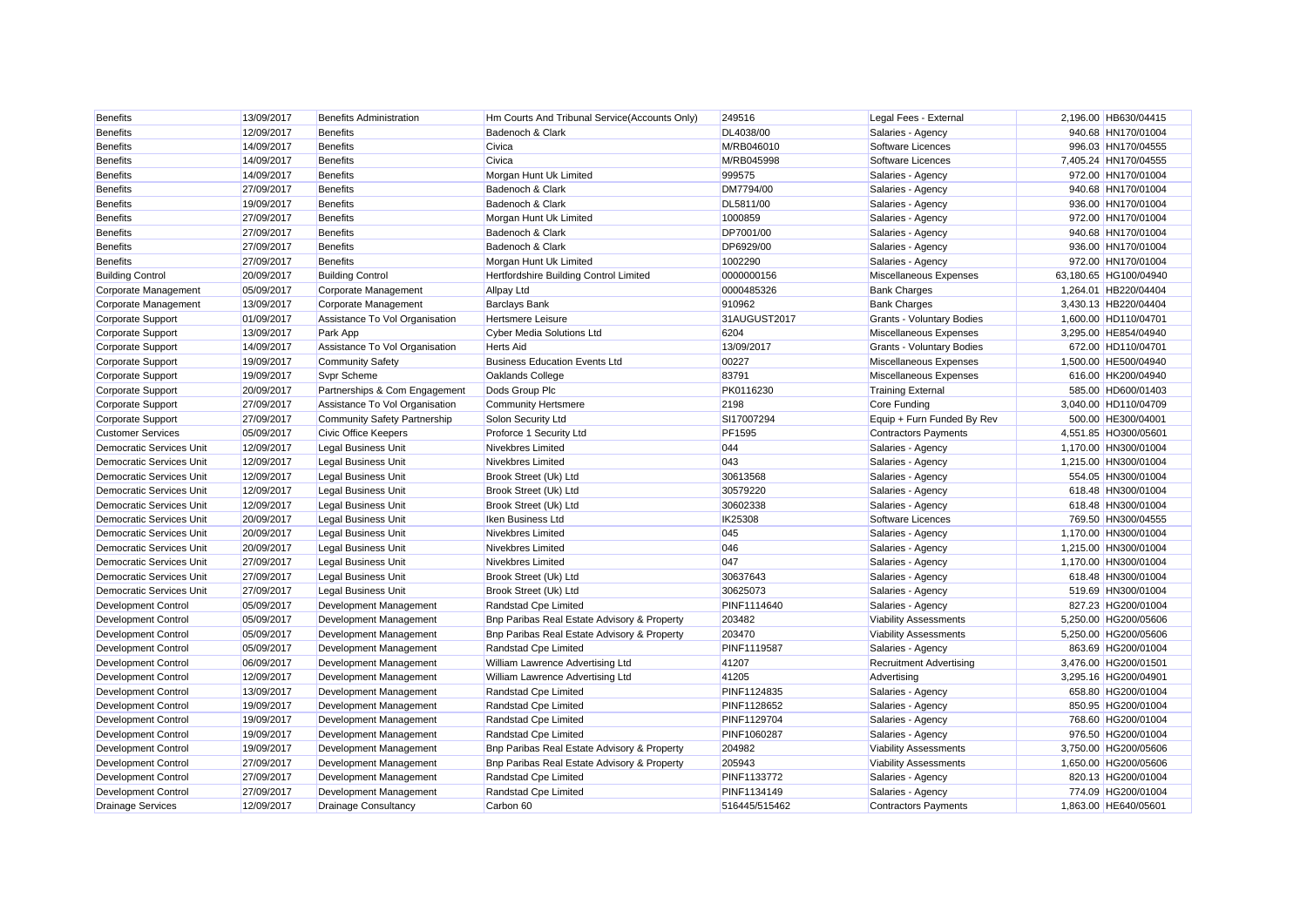| <b>Drainage Services</b>     | 12/09/2017 | <b>Engineering Services Unit</b>    | <b>Go Plant Ltd</b>                         | 0000730851         | Vehicle Maintenance + Repairs     | 1,106.52 HE620/03001   |
|------------------------------|------------|-------------------------------------|---------------------------------------------|--------------------|-----------------------------------|------------------------|
| <b>Drainage Services</b>     | 12/09/2017 | <b>Engineering Services Unit</b>    | <b>Go Plant Ltd</b>                         | 0000727513         | Vehicle Maintenance + Repairs     | 1,468.75 HE620/03001   |
| <b>Drainage Services</b>     | 12/09/2017 | <b>Drainage Consultancy</b>         | R S Bickell & Son                           | RSB32B             | <b>Contractors Payments</b>       | 5,615.00 HE640/05601   |
| <b>Drainage Services</b>     | 13/09/2017 | <b>Engineering Services Unit</b>    | <b>Forkway Limited</b>                      | 83778              | Repairs + Renewals                | 1,535.63 HE620/04002   |
| <b>Drainage Services</b>     | 20/09/2017 | <b>Drainage Consultancy</b>         | R S Bickell & Son                           | RSB34              | <b>Contractors Payments</b>       | 3,650.00 HE640/05601   |
| <b>Drainage Services</b>     | 27/09/2017 | <b>Engineering Services Unit</b>    | Npower Ltd                                  | LGU5CR7R           | Electricity                       | 521.00 HE620/02102     |
| Elections                    | 12/09/2017 | <b>Electoral Registration Costs</b> | <b>Electoral Reform Services</b>            | ERS1702283         | <b>Canvass Printing</b>           | 4,184.93 HB810/04313   |
| Elections                    | 12/09/2017 | <b>Parliamentary Election</b>       | William Lawrence Advertising Ltd            | 41206              | Advertising                       | 670.92 HB800/04901     |
| Elections                    | 14/09/2017 | <b>Electoral Registration Costs</b> | <b>Royal Mail</b>                           | 9055146614         | Postage - Canvass                 | 1,410.24 HB810/04502   |
| Elections                    | 19/09/2017 | <b>Electoral Registration Costs</b> | The Association Of Electoral Administrators | 21626              | <b>Training External</b>          | 2,263.00 HB810/01403   |
| Environmental Health         | 01/09/2017 | <b>Environmental Health</b>         | Manpower Uk Ltd                             | 8241427            | Salaries - Agency                 | 1,489.70 HF700/01004   |
| <b>Environmental Health</b>  | 01/09/2017 | <b>Environmental Health</b>         | Manpower Uk Ltd                             | 8237247            | Salaries - Agency                 | 1,290.47 HF700/01004   |
| <b>Environmental Health</b>  | 01/09/2017 | <b>Environmental Health</b>         | Spring Technology Staffing Services (Stss)  | DA8387/00          | Salaries - Agency                 | 758.45 HF700/01004     |
| <b>Environmental Health</b>  | 05/09/2017 | <b>Environmental Health</b>         | Spring Technology Staffing Services (Stss)  | DJ0265/00          | Salaries - Agency                 | 527.62 HF700/01004     |
| Environmental Health         | 05/09/2017 | <b>Environmental Health</b>         | Brook Street (Uk) Ltd                       | 30602336           | Salaries - Agency                 | 585.63 HF700/01004     |
| <b>Environmental Health</b>  | 05/09/2017 | <b>Environmental Health</b>         | Brook Street (Uk) Ltd                       | 30602340           | Salaries - Agency                 | 616.62 HF700/01004     |
| <b>Environmental Health</b>  | 05/09/2017 | <b>Environmental Health</b>         | Brook Street (Uk) Ltd                       | 30590938           | Salaries - Agency                 | 669.20 HF700/01004     |
| <b>Environmental Health</b>  | 12/09/2017 | <b>Environmental Health</b>         | Spring Technology Staffing Services (Stss)  | DK1431/00          | Salaries - Agency                 | 692.50 HF700/01004     |
| <b>Environmental Health</b>  | 12/09/2017 | <b>Environmental Health</b>         | Osborne Richardson Ltd                      | 209558             | Salaries - Agency                 | 1.104.56 HF700/01004   |
| <b>Environmental Health</b>  | 12/09/2017 | <b>Environmental Health</b>         | <b>Idox Software Ltd</b>                    | 7017413            | Miscellaneous Expenses            | 15,300.00 HF700/04940  |
| <b>Environmental Health</b>  | 13/09/2017 | <b>Environmental Health</b>         | The Answering Service Ltd                   | 00027049           | <b>Emergency Call Out</b>         | 511.53 HF700/04505     |
| <b>Environmental Health</b>  | 14/09/2017 | <b>Environmental Health</b>         | Brook Street (Uk) Ltd                       | 30613574           | Salaries - Agency                 | 578.38 HF700/01004     |
| <b>Environmental Health</b>  | 19/09/2017 | <b>Environmental Health</b>         | Spring Technology Staffing Services (Stss)  | DL4960/00          | Salaries - Agency                 | 626.54 HF700/01004     |
| <b>Environmental Health</b>  | 19/09/2017 | <b>Environmental Health</b>         | Brook Street (Uk) Ltd                       | 30625078           | Salaries - Agency                 | 678.76 HF700/01004     |
| <b>Environmental Health</b>  | 19/09/2017 | <b>Environmental Health</b>         | Brook Street (Uk) Ltd                       | 30625071           | Salaries - Agency                 | 578.40 HF700/01004     |
| <b>Environmental Health</b>  | 19/09/2017 | <b>Environmental Health</b>         | Osborne Richardson Ltd                      | 209728             | Salaries - Agency                 | 1,113.42 HF700/01004   |
| Environmental Health         | 27/09/2017 | <b>Environmental Health</b>         | Spring Technology Staffing Services (Stss)  | DM9662/00          | Salaries - Agency                 | 791.42 HF700/01004     |
| <b>Environmental Health</b>  | 27/09/2017 | <b>Environmental Health</b>         | Osborne Richardson Ltd                      | 209896             | Salaries - Agency                 | 1,258.40 HF700/01004   |
| <b>Environmental Health</b>  | 27/09/2017 | <b>Environmental Health</b>         | Brook Street (Uk) Ltd                       | 30637641           | Salaries - Agency                 | 574.78 HF700/01004     |
| <b>Executive Directors</b>   | 05/09/2017 | <b>Executive Directors</b>          | Tate C/O Carlislestaffing Plc               | 787973             | Salaries - Agency                 | 761.40 HN400/01004     |
| <b>Executive Directors</b>   | 12/09/2017 | <b>Executive Directors</b>          | Tate C/O Carlislestaffing Plc               | 788838             | Salaries - Agency                 | 608.06 HN400/01004     |
| <b>Executive Directors</b>   | 19/09/2017 | <b>Executive Directors</b>          | Tate C/O Carlislestaffing Plc               | 789930             | Salaries - Agency                 | 782.55 HN400/01004     |
| <b>Executive Directors</b>   | 19/09/2017 | <b>Executive Directors</b>          | Ccs Media Ltd                               | 2918709            | It Maintenance - Hardware         | 2,665.28 HN400/04560   |
| <b>Executive Directors</b>   | 27/09/2017 | <b>Executive Directors</b>          | Tate C/O Carlislestaffing Plc               | 790780             | Salaries - Agency                 | 798.41 HN400/01004     |
| Finance                      | 05/09/2017 | Accountancy + Financial Servs       | Randstad Employment Bureau Ltd              | 6639427            | Salaries - Agency                 | 1,247.04 HN100/01004   |
| Finance                      | 05/09/2017 | Accountancy + Financial Servs       | <b>Lexis Nexis</b>                          | 4/9/17             | <b>Professional Subscriptions</b> | 525.00 HN100/01406     |
| Finance                      | 12/09/2017 | Accountancy + Financial Servs       | Randstad Employment Bureau Ltd              | 6641446            | Salaries - Agency                 | 1,004.56 HN100/01004   |
| Finance                      | 19/09/2017 | Accountancy + Financial Servs       | Randstad Employment Bureau Ltd              | 6643392            | Salaries - Agency                 | 1,299.00 HN100/01004   |
| Finance                      | 19/09/2017 | Accountancy + Financial Servs       | Cipfa Business Limited                      | 3128369            | Subs/Contributions                | 2.000.00 HN100/04706   |
| Finance                      | 27/09/2017 | Accountancy + Financial Servs       | Randstad Employment Bureau Ltd              | 6645322            | Salaries - Agency                 | 1,221.06 HN100/01004   |
| <b>General Expenses</b>      | 12/09/2017 | <b>General Expenses</b>             | Firstcare                                   | 6997               | Medical                           | 833.33 HB100/01414     |
| <b>General Expenses</b>      | 12/09/2017 | <b>General Expenses</b>             | <b>Brett Wilson Llp</b>                     | 1703335            | Miscellaneous Expenses            | 2,767.50 HB100/04940   |
| <b>General Expenses</b>      | 12/09/2017 | <b>General Expenses</b>             | <b>Zurich Municipal</b>                     | <b>INV 24.8.17</b> | <b>Insurance Misc</b>             | 127,190.16 HB100/04910 |
| <b>General Expenses</b>      | 19/09/2017 | <b>General Expenses</b>             | Integro (Was Npa Insurance)                 | 27974729           | <b>Insurance Misc</b>             | 92,916.32 HB100/04910  |
| <b>General Expenses</b>      | 19/09/2017 | <b>General Expenses</b>             | Integro (Was Npa Insurance)                 | 27973764/5114      | <b>Insurance Misc</b>             | 92,716.30 HB100/04910  |
| <b>General Expenses</b>      | 19/09/2017 | <b>General Expenses</b>             | Integro (Was Npa Insurance)                 | 27977370/3320      | <b>Insurance Misc</b>             | 68,855.02 HB100/04910  |
| <b>General Expenses</b>      | 27/09/2017 | <b>General Expenses</b>             | Hmrc                                        | XJ007307073363     | Long Serv Award                   | 8,265.63 HB100/01413   |
| <b>General Expenses</b>      | 27/09/2017 | <b>General Expenses</b>             | <b>Bt Payment Services Ltd</b>              | 0790223794         | Miscellaneous Expenses            | 837.36 HB100/04940     |
| <b>Highway Related Items</b> | 13/09/2017 | <b>Street Name Plates</b>           | Auckland Manufacturing Ltd T/A Pgm Signs    | 16643              | <b>Contractors Payments</b>       | 1.386.44 HH700/05601   |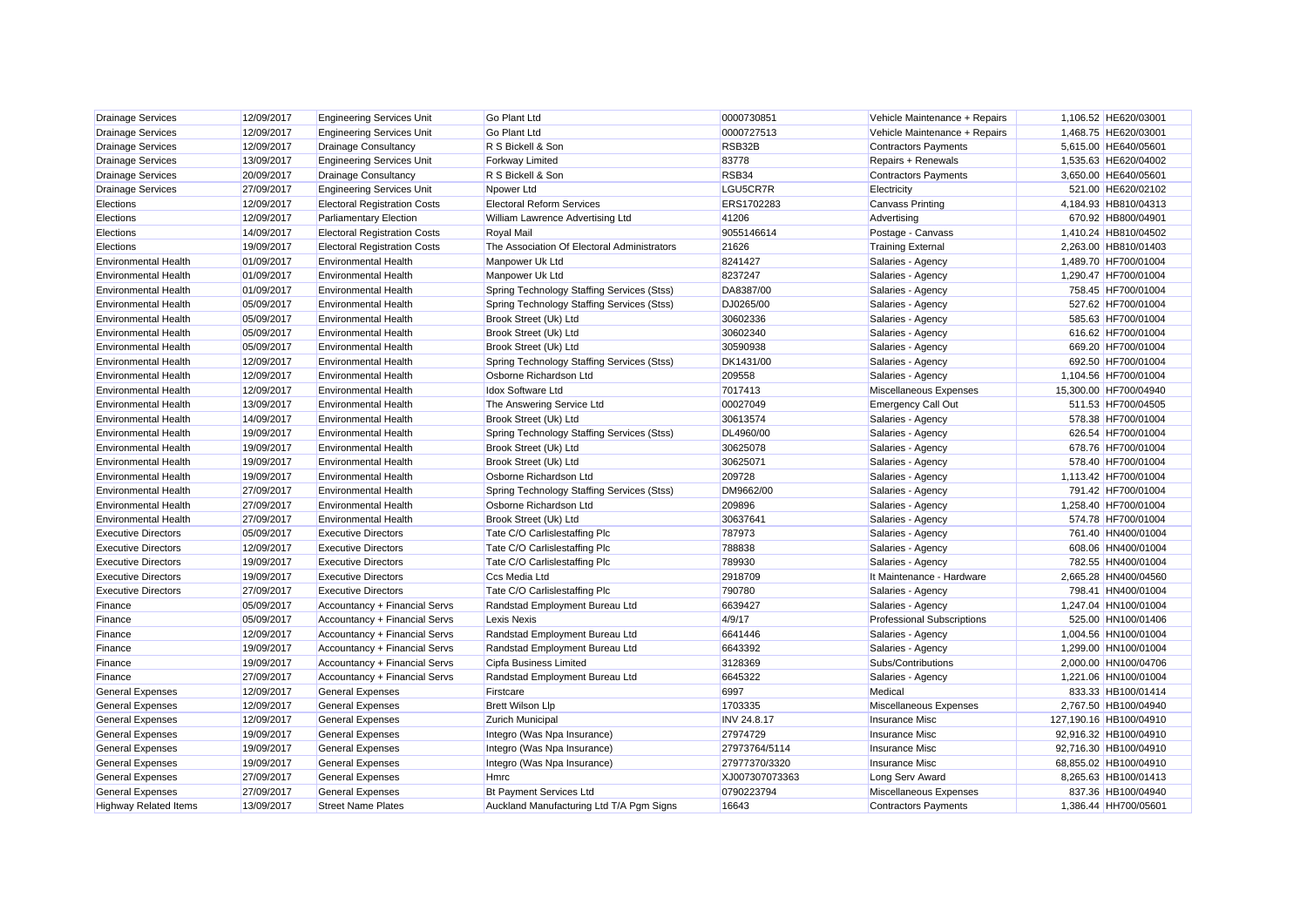| <b>Highway Related Items</b> | 13/09/2017 | <b>Street Name Plates</b> | Auckland Manufacturing Ltd T/A Pgm Signs | 16642           | <b>Contractors Payments</b> | 1,359.41 HH700/05601  |
|------------------------------|------------|---------------------------|------------------------------------------|-----------------|-----------------------------|-----------------------|
| Housing                      | 06/09/2017 | Homelessness              | <b>Parse Security Systems</b>            | 222             | Bed + Breakfast             | 7,130.00 HJ700/04725  |
| Housing                      | 06/09/2017 | Homelessness              | Lustreplace Limited                      | 53              | Bed + Breakfast             | 1,395.00 HJ700/04725  |
| Housing                      | 06/09/2017 | Homelessness              | <b>Lustreplace Limited</b>               | 52              | Bed + Breakfast             | 1,240.00 HJ700/04725  |
| Housing                      | 06/09/2017 | Homelessness              | Lustreplace Limited                      | 51              | Bed + Breakfast             | 1,395.00 HJ700/04725  |
| Housing                      | 06/09/2017 | Homelessness              | <b>Emergency Accommodation Ltd</b>       | 7/8796          | Bed + Breakfast             | 782.00 HJ700/04725    |
| Housing                      | 06/09/2017 | Homelessness              | <b>Emergency Accommodation Ltd</b>       | 7/8782          | Bed + Breakfast             | 1,705.00 HJ700/04725  |
| Housing                      | 06/09/2017 | <b>Homelessness</b>       | <b>Emergency Accommodation Ltd</b>       | 7/8754          | Bed + Breakfast             | 1,426.00 HJ700/04725  |
| Housing                      | 06/09/2017 | Homelessness              | <b>Emergency Accommodation Ltd</b>       | 7/8753          | Bed + Breakfast             | 1,426.00 HJ700/04725  |
| Housing                      | 06/09/2017 | Homelessness              | Emergency Accommodation Ltd              | 7/8752          | Bed + Breakfast             | 1,426.00 HJ700/04725  |
| Housing                      | 06/09/2017 | Homelessness              | <b>Emergency Accommodation Ltd</b>       | 7/8751          | Bed + Breakfast             | 1,426.00 HJ700/04725  |
| Housing                      | 06/09/2017 | Homelessness              | Emergency Accommodation Ltd              | 7/8749          | Bed + Breakfast             | 1,426.00 HJ700/04725  |
| Housing                      | 06/09/2017 | Homelessness              | <b>Emergency Accommodation Ltd</b>       | 7/8750          | Bed + Breakfast             | 1,116.00 HJ700/04725  |
| Housing                      | 06/09/2017 | Homelessness              | Assetgrove Lettings Ltd                  | 80312           | Bed + Breakfast             | 1,395.00 HJ700/04725  |
| Housing                      | 06/09/2017 | Homelessness              | Assetgrove Lettings Ltd                  | 80313           | Bed + Breakfast             | 930.00 HJ700/04725    |
| Housing                      | 12/09/2017 | Homelessness              | Assetgrove Lettings Ltd                  | 80314           | Bed + Breakfast             | 1,200.00 HJ700/04725  |
| Housing                      | 06/09/2017 | Homelessness              | Assetgrove Lettings Ltd                  | 80315           | Bed + Breakfast             | 1,550.00 HJ700/04725  |
| Housing                      | 06/09/2017 | Homelessness              | <b>Stef And Philips</b>                  | <b>HBC296</b>   | Bed + Breakfast             | 1,960.00 HJ700/04725  |
| Housing                      | 06/09/2017 | Homelessness              | <b>Stef And Philips</b>                  | <b>HBC298</b>   | Bed + Breakfast             | 4,760.00 HJ700/04725  |
| Housing                      | 06/09/2017 | Homelessness              | <b>Stef And Philips</b>                  | <b>HBC300</b>   | Bed + Breakfast             | 1,550.00 HJ700/04725  |
| Housing                      | 06/09/2017 | Homelessness              | <b>Stef And Philips</b>                  | <b>HBC297</b>   | Bed + Breakfast             | 1,085.00 HJ700/04725  |
| Housing                      | 06/09/2017 | Homelessness              | Stef And Philips                         | <b>HBC299</b>   | Bed + Breakfast             | 594.00 HJ700/04725    |
| Housing                      | 06/09/2017 | Homelessness              | <b>Stef And Philips</b>                  | <b>HBC301</b>   | Bed + Breakfast             | 1,435.00 HJ700/04725  |
| Housing                      | 06/09/2017 | Homelessness              | Stef And Philips                         | <b>HBC305</b>   | Bed + Breakfast             | 4,340.00 HJ700/04725  |
| Housing                      | 06/09/2017 | Homelessness              | <b>Stef And Philips</b>                  | <b>HBC306</b>   | Bed + Breakfast             | 6,510.00 HJ700/04725  |
| Housing                      | 06/09/2017 | Homelessness              | <b>Stef And Philips</b>                  | <b>HBC307</b>   | Bed + Breakfast             | 6,510.00 HJ700/04725  |
| Housing                      | 06/09/2017 | Homelessness              | <b>Stef And Philips</b>                  | <b>HBC308</b>   | Bed + Breakfast             | 4,445.00 HJ700/04725  |
| Housing                      | 06/09/2017 | Homelessness              | <b>Stef And Philips</b>                  | <b>HBC309</b>   | Bed + Breakfast             | 1,890.00 HJ700/04725  |
| Housing                      | 06/09/2017 | Homelessness              | <b>Stef And Philips</b>                  | <b>HBC310</b>   | Bed + Breakfast             | 1,960.00 HJ700/04725  |
| Housing                      | 06/09/2017 | Homelessness              | Stef And Philips                         | LETTINGS        | Bed + Breakfast             | 3,255.00 HJ700/04725  |
| Housing                      | 06/09/2017 | Homelessness              | <b>Stef And Philips</b>                  | <b>HBC303</b>   | Bed + Breakfast             | 7,900.00 HJ700/04725  |
| Housing                      | 06/09/2017 | Homelessness              | <b>Stef And Philips</b>                  | <b>HBC302</b>   | Bed + Breakfast             | 6,510.00 HJ700/04725  |
| Housing                      | 06/09/2017 | Homelessness              | Shiraz Jivray T/A Chester House          | 1099            | Bed + Breakfast             | 6,975.00 HJ700/04725  |
| Housing                      | 06/09/2017 | Homelessness              | Altwood Housing                          | 2937/1          | Bed + Breakfast             | 612.00 HJ700/04725    |
| Housing                      | 06/09/2017 | Homelessness              | Uk Room (London) Ltd                     | JUL002HERTS2017 | Bed + Breakfast             | 21,110.00 HJ700/04725 |
| Housing                      | 06/09/2017 | Homelessness              | Uk Room (London) Ltd                     | JUL001HERTS2017 | Bed + Breakfast             | 14,451.00 HJ700/04725 |
| Housing                      | 01/09/2017 | <b>Housing Services</b>   | Prentis                                  | 00030488        | Salaries - Agency           | 985.68 HJ100/01004    |
| Housing                      | 05/09/2017 | <b>Housing Services</b>   | Hays Specialist Recruitment Limited      | 1007851628      | Salaries - Agency           | 1,007.41 HJ100/01004  |
| Housing                      | 27/09/2017 | Homelessness              | Lustreplace Limited                      | 56              | Bed + Breakfast             | 1,395.00 HJ700/04725  |
| Housing                      | 27/09/2017 | Homelessness              | Lustreplace Limited                      | 55              | Bed + Breakfast             | 1,240.00 HJ700/04725  |
| Housing                      | 27/09/2017 | Homelessness              | Lustreplace Limited                      | 54              | Bed + Breakfast             | 1,395.00 HJ700/04725  |
| Housing                      | 27/09/2017 | Homelessness              | Stef And Philips                         | <b>HBC312</b>   | Bed + Breakfast             | 1,085.00 HJ700/04725  |
| Housing                      | 27/09/2017 | Homelessness              | Stef And Philips                         | <b>HBC314</b>   | Bed + Breakfast             | 1,023.00 HJ700/04725  |
| Housing                      | 27/09/2017 | Homelessness              | <b>Stef And Philips</b>                  | <b>HBC316</b>   | Bed + Breakfast             | 2,310.00 HJ700/04725  |
| Housing                      | 27/09/2017 | Homelessness              | <b>Stef And Philips</b>                  | <b>HBC318</b>   | Bed + Breakfast             | 6,510.00 HJ700/04725  |
| Housing                      | 27/09/2017 | Homelessness              | <b>Stef And Philips</b>                  | <b>HBC320</b>   | Bed + Breakfast             | 4,340.00 HJ700/04725  |
| Housing                      | 27/09/2017 | Homelessness              | <b>Stef And Philips</b>                  | <b>HBC322</b>   | Bed + Breakfast             | 6,510.00 HJ700/04725  |
| Housing                      | 27/09/2017 | <b>Homelessness</b>       | <b>Stef And Philips</b>                  | <b>HBC324</b>   | Bed + Breakfast             | 3,605.00 HJ700/04725  |
| Housing                      | 27/09/2017 | <b>Homelessness</b>       | <b>Stef And Philips</b>                  | <b>HBC323</b>   | Bed + Breakfast             | 4.235.00 HJ700/04725  |
|                              |            |                           |                                          |                 |                             |                       |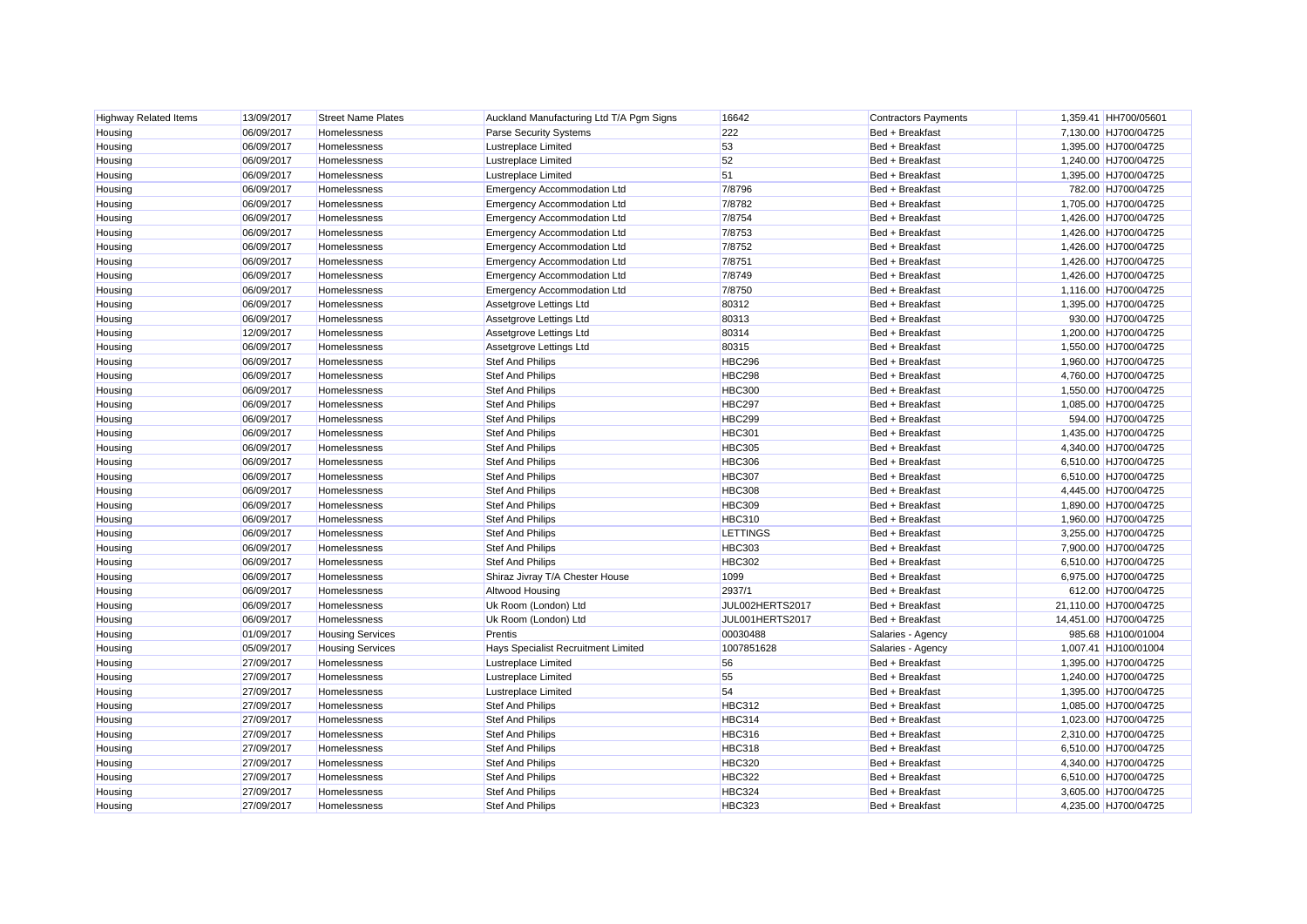| Housing                          | 27/09/2017 | Homelessness                        | Stef And Philips                            | <b>HBC321</b>   | Bed + Breakfast                | 6,510.00 HJ700/04725  |
|----------------------------------|------------|-------------------------------------|---------------------------------------------|-----------------|--------------------------------|-----------------------|
| Housing                          | 27/09/2017 | Homelessness                        | Stef And Philips                            | <b>HBC319</b>   | Bed + Breakfast                | 3,255.00 HJ700/04725  |
| Housing                          | 27/09/2017 | Homelessness                        | <b>Stef And Philips</b>                     | HBC317          | Bed + Breakfast                | 6,510.00 HJ700/04725  |
| Housing                          | 27/09/2017 | Homelessness                        | <b>Stef And Philips</b>                     | <b>HBC315</b>   | Bed + Breakfast                | 1,550.00 HJ700/04725  |
| Housing                          | 27/09/2017 | Homelessness                        | Stef And Philips                            | <b>HBC313</b>   | Bed + Breakfast                | 5,425.00 HJ700/04725  |
| Housing                          | 27/09/2017 | Homelessness                        | Stef And Philips                            | <b>HBC311</b>   | Bed + Breakfast                | 1,575.00 HJ700/04725  |
| Housing                          | 27/09/2017 | Homelessness                        | <b>Parse Security Systems</b>               | 225             | Bed + Breakfast                | 7,130.00 HJ700/04725  |
| Housing                          | 27/09/2017 | Homelessness                        | Shiraz Jivray T/A Chester House             | 1100            | Bed + Breakfast                | 6,975.00 HJ700/04725  |
| Housing                          | 12/09/2017 | <b>Housing Services</b>             | Prentis                                     | 00030658        | Salaries - Agency              | 985.68 HJ100/01004    |
| Housing                          | 12/09/2017 | <b>Housing Services</b>             | Prentis                                     | 00030571        | Salaries - Agency              | 1,957.67 HJ100/01004  |
| Housing                          | 14/09/2017 | <b>Housing Services</b>             | Hays Specialist Recruitment Limited         | 1007873752      | Salaries - Agency              | 784.94 HJ100/01004    |
| Housing                          | 27/09/2017 | Homelessness                        | Uk Room (London) Ltd                        | <b>AUG002</b>   | Bed + Breakfast                | 27,995.00 HJ700/04725 |
| Housing                          | 27/09/2017 | Homelessness                        | Uk Room (London) Ltd                        | AUG001          | Bed + Breakfast                | 16,389.00 HJ700/04725 |
| Housing                          | 27/09/2017 | Homelessness                        | <b>Emergency Accommodation Ltd</b>          | 8/8962          | Bed + Breakfast                | 1,426.00 HJ700/04725  |
| Housing                          | 27/09/2017 | Homelessness                        | <b>Emergency Accommodation Ltd</b>          | 8/8963          | Bed + Breakfast                | 1,116.00 HJ700/04725  |
| Housing                          | 27/09/2017 | Homelessness                        | <b>Emergency Accommodation Ltd</b>          | 8/8965          | Bed + Breakfast                | 1.426.00 HJ700/04725  |
| Housing                          | 27/09/2017 | Homelessness                        | <b>Emergency Accommodation Ltd</b>          | 8/8966          | Bed + Breakfast                | 1,426.00 HJ700/04725  |
| Housing                          | 27/09/2017 | Homelessness                        | <b>Emergency Accommodation Ltd</b>          | 8/8967          | Bed + Breakfast                | 1,426.00 HJ700/04725  |
| Housing                          | 27/09/2017 | Homelessness                        | Emergency Accommodation Ltd                 | 8/8994          | Bed + Breakfast                | 1,705.00 HJ700/04725  |
| Housing                          | 19/09/2017 | <b>Housing Services</b>             | Prentis                                     | 00030744        | Salaries - Agency              | 657.12 HJ100/01004    |
| Housing                          | 14/09/2017 | <b>Housing Services</b>             | Hays Specialist Recruitment Limited         | 1007891737      | Salaries - Agency              | 831.48 HJ100/01004    |
| Housing                          | 27/09/2017 | <b>Housing Services</b>             | Prentis                                     | 00030839        | Salaries - Agency              | 985.68 HJ100/01004    |
| Housing                          | 27/09/2017 | <b>Housing Services</b>             | Hays Specialist Recruitment Limited         | 1007909932      | Salaries - Agency              | 797.59 HJ100/01004    |
| <b>Human Resources</b>           | 12/09/2017 | <b>Strategic Training</b>           | <b>Aquila Training Services</b>             | 1868            | <b>Training External</b>       | 1,089.00 HB210/01403  |
| <b>Information Services Unit</b> | 19/09/2017 | <b>Information Digital Services</b> | Phoenix Software Limited                    | OP/1804974      | Software Licences              | 56,263.75 HN200/04555 |
| <b>Information Services Unit</b> | 19/09/2017 | Information Digital Services        | Softcat Ltd                                 | INV01703464     | Software Licences              | 3,820.18 HN200/04555  |
| <b>Information Services Unit</b> | 19/09/2017 | <b>Information Digital Services</b> | Internal Systems Limited                    | 43302           | Central Infrastructure Renewal | 2,700.00 HN200/04510  |
| <b>Information Services Unit</b> | 19/09/2017 | <b>Civic Office Telephones</b>      | Internal Systems Limited                    | 16067           | Internet + It Security         | 600.00 HN210/04538    |
| <b>Information Services Unit</b> | 27/09/2017 | Information Digital Services        | Internal Systems Limited                    | 43409           | Central Infrastructure Renewal | 2,400.00 HN200/04510  |
| <b>Local Land Charges</b>        | 12/09/2017 | <b>Land Charges</b>                 | Hertfordshire County Council                | 1802149276      | <b>Hcc Searches</b>            | 1,706.00 HC100/04624  |
| Parking                          | 12/09/2017 | <b>Parking Services</b>             | Jgp Resourcing Ltd                          | <b>INV-9666</b> | <b>Recruitment Advertising</b> | 835.00 HH800/01501    |
| Parking                          | 12/09/2017 | <b>Parking Services</b>             | Jgp Resourcing Ltd                          | <b>INV-9665</b> | <b>Recruitment Advertising</b> | 740.00 HH800/01501    |
| Parking                          | 12/09/2017 | <b>Parking Services</b>             | Liberty Services (Ar & Rf Reddin) Limited   | 6128018210      | Printing                       | 504.00 HH800/04311    |
| Parking                          | 12/09/2017 | <b>Parking Services</b>             | <b>Bdi Securities Uk Ltd</b>                | 23935           | <b>Security Services</b>       | 2,455.53 HH800/04440  |
| Parking                          | 12/09/2017 | <b>Parking Services</b>             | <b>Bdi Securities Uk Ltd</b>                | 24035           | <b>Security Services</b>       | 1,898.79 HH800/04440  |
| Parking                          | 19/09/2017 | <b>Parking Services</b>             | <b>Tony Simmons Services</b>                | TS-614-322017   | Repairs + Renewals             | 1,040.00 HH800/04002  |
| Parking                          | 19/09/2017 | <b>Parking Services</b>             | <b>Tony Simmons Services</b>                | TS-615-372017   | Repairs + Renewals             | 580.00 HH800/04002    |
| Parking                          | 20/09/2017 | <b>Parking Services</b>             | Hall & Kay Fire Engineering (Sfs Fire Serv) | 137008          | <b>General Repairs</b>         | 540.50 HH800/02009    |
| Parking                          | 27/09/2017 | <b>Parking Services</b>             | Patrol                                      | 7979            | National Parking Adjudication  | 1,724.40 HH800/04064  |
| Parks And Amenities Manager      | 29/08/2017 | Parks                               | Jgw Coatings T/A Temp Fence Hire Ltd        | 28416           | <b>Building Repairs</b>        | 1,005.00 HD300/02001  |
| Parks And Amenities Manager      | 12/09/2017 | Parks                               | Go Plastic Ltd                              | 17001           | <b>General Repairs</b>         | 815.00 HD300/02009    |
| Parks And Amenities Manager      | 12/09/2017 | Arboricultural Work-Bushey          | Gristwood And Toms Limited                  | 35409           | <b>Contractors Payments</b>    | 2,835.00 HD392/05601  |
| Parks And Amenities Manager      | 12/09/2017 | Parks                               | J & S O'Connell                             | JS1523          | Vandalism Repairs              | 500.00 HD300/02003    |
| Parks And Amenities Manager      | 13/09/2017 | Parks                               | <b>Castle Water Limited</b>                 | 467586          | <b>Water Rates</b>             | 1,119.82 HD300/02104  |
| Parks And Amenities Manager      | 19/09/2017 | Parks                               | Playsmart Uk Ltd                            | 05091PS         | <b>General Repairs</b>         | 4.200.00 HD300/02009  |
| Parks And Amenities Manager      | 19/09/2017 | Parks                               | J & S O'Connell                             | JS1518          | <b>Parks Development</b>       | 1,900.00 HD300/05604  |
| Parks And Amenities Manager      | 19/09/2017 | Parks                               | J & S O'Connell                             | JS1519          | Vandalism Repairs              | 2,640.20 HD300/02003  |
| Parks And Amenities Manager      | 19/09/2017 | Parks                               | J & S O'Connell                             | JS1521          | <b>General Repairs</b>         | 1,300.00 HD300/02009  |
| Parks And Amenities Manager      | 19/09/2017 | Parks                               | J & S O'Connell                             | JS1522          | <b>General Repairs</b>         | 1.620.00 HD300/02009  |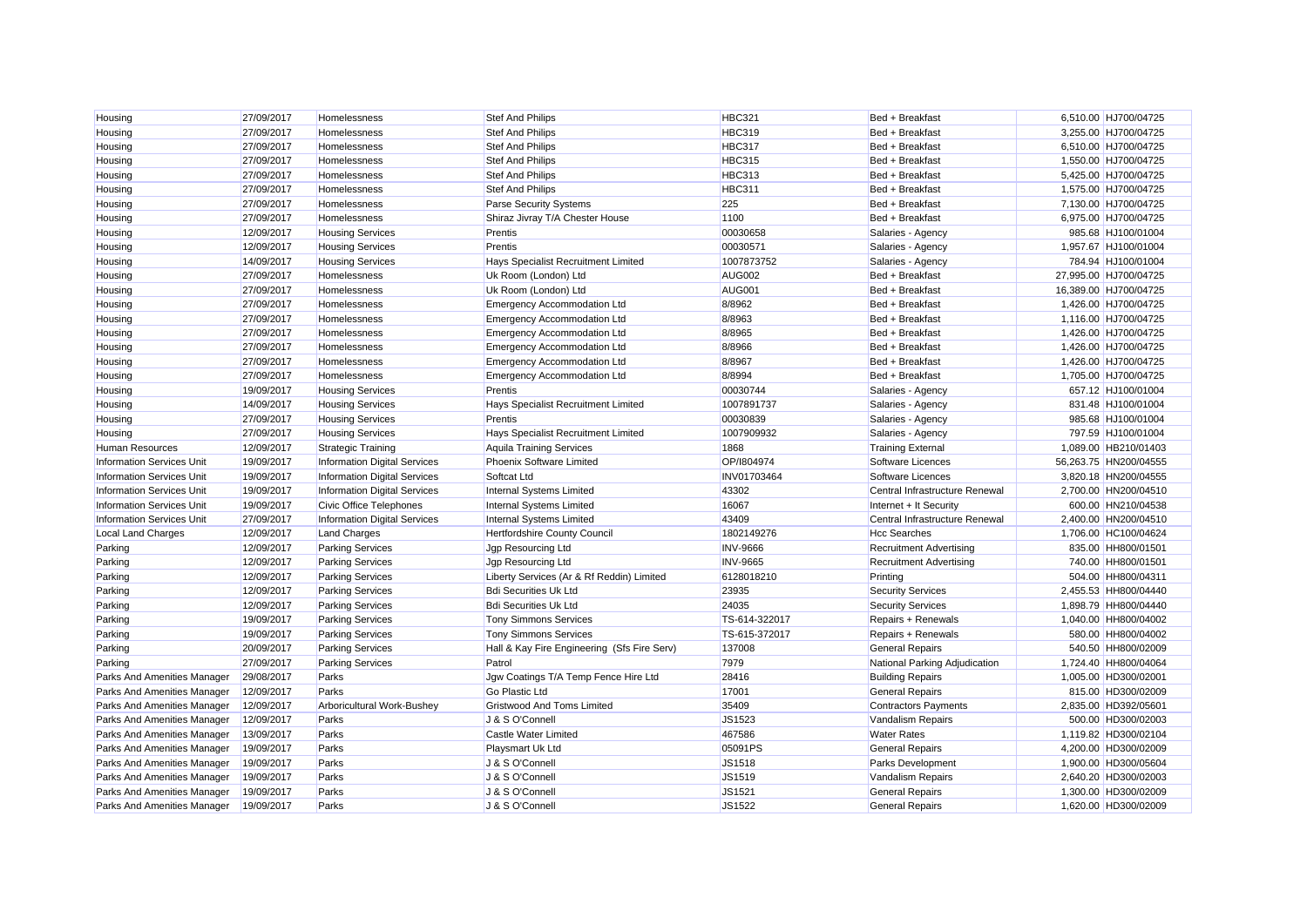| Parks And Amenities Manager        | 27/09/2017 | Arboricultural Work-B/Wood        | Gristwood And Toms Limited                    | 34502                | <b>Contractors Payments</b>      | 3,154.00 HD390/05601  |
|------------------------------------|------------|-----------------------------------|-----------------------------------------------|----------------------|----------------------------------|-----------------------|
| Parks And Amenities Manager        | 27/09/2017 | Arboricultural Work-B/Wood        | Gristwood And Toms Limited                    | 34920                | <b>Contractors Payments</b>      | 3,501.90 HD390/05601  |
| Parks And Amenities Manager        | 27/09/2017 | Arboricultural Work-B/Wood        | <b>Gristwood And Toms Limited</b>             | 34962                | <b>Contractors Payments</b>      | 1,365.00 HD390/05601  |
| Parks And Amenities Manager        | 27/09/2017 | Arboricultural Work-Bushey        | Gristwood And Toms Limited                    | 35097                | <b>Contractors Payments</b>      | 9,142.50 HD392/05601  |
| <b>Parks And Amenities Manager</b> | 27/09/2017 | Arboricultural Work-B/Wood        | Gristwood And Toms Limited                    | 35273                | <b>Contractors Payments</b>      | 1,937.50 HD390/05601  |
| Parks And Amenities Manager        | 27/09/2017 | Parks                             | J & S O'Connell                               | JS1528               | Vandalism Repairs                | 1,150.00 HD300/02003  |
| Parks And Amenities Manager        | 27/09/2017 | Allum Ln Cemetery+Closed Gnd      | John O'Conner Grounds Maintenance             | 57340                | <b>Grave Digging</b>             | 1.101.10 HE101/04441  |
| Parks And Amenities Manager        | 27/09/2017 | Parks                             | Npower Ltd                                    | LGU5CR7S             | Electricity                      | 538.98 HD300/02102    |
| <b>Planning Policy</b>             | 05/09/2017 | Planning Improvement Project      | Anne Jagger                                   | 18397                | Salaries - Agency                | 815.22 HG300/01004    |
| <b>Planning Policy</b>             | 05/09/2017 | <b>Planning Policy</b>            | Macdonald & Company                           | 000075686            | Salaries - Agency                | 954.90 HG300/01004    |
| <b>Planning Policy</b>             | 05/09/2017 | <b>Area Based Grant</b>           | Ark Consultancy Limited                       | 10704                | <b>Consultants Fees</b>          | 2,691.00 HG320/05600  |
| <b>Planning Policy</b>             | 05/09/2017 | <b>Local Development Scheme</b>   | Aecom                                         | 28319991             | <b>Consultants Fees</b>          | 1,318.37 HG310/05600  |
| <b>Planning Policy</b>             | 05/09/2017 | <b>Local Development Scheme</b>   | Aecom                                         | 28319989             | <b>Consultants Fees</b>          | 980.00 HG310/05600    |
| <b>Planning Policy</b>             | 12/09/2017 | Planning Improvement Project      | Anne Jagger                                   | 18413                | Salaries - Agency                | 853.61 HG300/01004    |
| <b>Planning Policy</b>             | 12/09/2017 | <b>Planning Policy</b>            | Exacom Systems Limited                        | 2017081              | <b>Planning Computer Systems</b> | 28,000.00 HG300/04514 |
| <b>Planning Policy</b>             | 19/09/2017 | <b>Planning Policy</b>            | Macdonald & Company                           | 0000075793           | Salaries - Agency                | 927.40 HG300/01004    |
| <b>Planning Policy</b>             | 19/09/2017 | Planning Improvement Project      | Anne Jagger                                   | 18429                | Salaries - Agency                | 871.72 HG300/01004    |
| <b>Planning Policy</b>             | 27/09/2017 | <b>Planning Policy</b>            | Macdonald & Company                           | 0000076133           | Salaries - Agency                | 639.90 HG300/01004    |
| <b>Planning Policy</b>             | 27/09/2017 | Planning Improvement Project      | Anne Jagger                                   | 18439                | Salaries - Agency                | 883.07 HG300/01004    |
| <b>Planning Policy</b>             | 27/09/2017 | <b>Local Development Scheme</b>   | Objective Keystone Limited (Was Limehouse)    | <b>INV:LUK001386</b> | <b>Training External</b>         | 1,020.00 HG310/01403  |
| <b>Print Services</b>              | 06/09/2017 | Design + Print Services           | Pitney Bowes Ltd                              | 910957               | Postal Franking                  | 4.817.86 HN900/04506  |
| <b>Print Services</b>              | 05/09/2017 | Design + Print Services           | Df One Design                                 | <b>HBC068</b>        | <b>Contractors Payments</b>      | 1,400.00 HN900/05601  |
| <b>Print Services</b>              | 12/09/2017 | Design + Print Services           | Canon Uk Ltd                                  | 9192916              | Photocopying                     | 1,213.40 HN900/04302  |
| <b>Print Services</b>              | 26/09/2017 | Design + Print Services           | Pitney Bowes Ltd                              | 72560012             | Postal Franking                  | 4,885.22 HN900/04506  |
| Revenues                           | 01/09/2017 | Revenues                          | Civica Uk Limited                             | M/RB045983           | Equip + Furn Funded By Rev       | 1,004.20 HN160/04001  |
| Revenues                           | 01/09/2017 | Revenues                          | Civica Uk Limited                             | M/RB045978           | Equip + Furn Funded By Rev       | 25,716.32 HN160/04001 |
| Revenues                           | 12/09/2017 | Revenues                          | Inform Cpi Ltd                                | AL54411              | <b>Consultants Fees</b>          | 840.00 HN160/05600    |
| Revenues                           | 27/09/2017 | Revenues                          | <b>Magnet Solutions Ltd</b>                   | <b>B8085</b>         | Equip + Furn Funded By Rev       | 1.800.00 HN160/04001  |
| Revenues                           | 28/09/2017 | Council Tax                       | Hm Courts And Tribunal Service(Accounts Only) | 253221               | <b>Court Costs</b>               | 1,242.00 HB610/04418  |
| Sports & Cultural Services         | 01/09/2017 | Sports + Youth Development        | Mary Mclellan T/A Learn To Run                | CS01760              | <b>Training External</b>         | 520.00 HD256/01403    |
| Sports & Cultural Services         | 01/09/2017 | Sports + Youth Development        | Mums Of Steel                                 | 311.06071-           | <b>Training External</b>         | 1.554.00 HD256/01403  |
| Sports & Cultural Services         | 01/09/2017 | Sports + Youth Development        | Hertsmere Leisure                             | OP/I035415           | <b>Premises Hire</b>             | 653.76 HD256/02201    |
| Sports & Cultural Services         | 06/09/2017 | <b>Museums</b>                    | Mr M Rollins                                  | <b>EBM1704</b>       | <b>Contractors Payments</b>      | 1,622.40 HD120/05601  |
| Sports & Cultural Services         | 19/09/2017 | <b>Youth Services</b>             | <b>Business Education Events Ltd</b>          | 00227                | Miscellaneous Expenses           | 1,500.00 HD250/04940  |
| <b>Waste Collection</b>            | 06/09/2017 | <b>Cleansing Services</b>         | Allstar                                       | E2008636890          | <b>Diesel</b>                    | 2.305.30 HE900/03021  |
| <b>Waste Collection</b>            | 06/09/2017 | <b>Household Waste Collection</b> | Allstar                                       | E2008636890          | <b>Diesel</b>                    | 8,998.07 HF100/03021  |
| <b>Waste Collection</b>            | 13/09/2017 | Recycling - Flats                 | <b>Egbert Taylor</b>                          | INV000007240         | Refuse - Euro Bins               | 8,917.92 HF400/04111  |
| <b>Waste Collection</b>            | 13/09/2017 | <b>Cleansing Services</b>         | <b>Got People Recruitment</b>                 | 00813057             | Salaries - Agency                | 1,644.54 HE900/01004  |
| <b>Waste Collection</b>            | 13/09/2017 | <b>Household Waste Collection</b> | Got People Recruitment                        | 00813057             | Salaries - Agency                | 1,343.65 HF100/01004  |
| <b>Waste Collection</b>            | 13/09/2017 | <b>Household Waste Collection</b> | Got People Recruitment                        | 00813112             | Salaries - Agency                | 4,454.85 HF100/01004  |
| <b>Waste Collection</b>            | 13/09/2017 | <b>Cleansing Services</b>         | <b>Cts Recruitment</b>                        | 00323755             | Salaries - Agency                | 749.20 HE900/01004    |
| <b>Waste Collection</b>            | 13/09/2017 | <b>Household Waste Collection</b> | <b>Cts Recruitment</b>                        | 00323755             | Salaries - Agency                | 1.692.99 HF100/01004  |
| <b>Waste Collection</b>            | 13/09/2017 | <b>Cleansing Services</b>         | Extrastaff                                    | 252862               | Salaries - Agency                | 794.88 HE900/01004    |
| <b>Waste Collection</b>            | 13/09/2017 | <b>Cleansing Services</b>         | Extrastaff                                    | 252861               | Salaries - Agency                | 597.12 HE900/01004    |
| <b>Waste Collection</b>            | 13/09/2017 | <b>Household Waste Collection</b> | Extrastaff                                    | 252861               | Salaries - Agency                | 611.28 HF100/01004    |
| <b>Waste Collection</b>            | 13/09/2017 | <b>Street Scene Depot</b>         | Banner Business Supplies (Parent Co Banner)   | 9496394              | Stationery + Office Supps        | 1,141.38 HF710/04303  |
| <b>Waste Collection</b>            | 13/09/2017 | <b>Household Waste Collection</b> | Got People Recruitment                        | 00813003             | Salaries - Agency                | 4,293.55 HF100/01004  |
| <b>Waste Collection</b>            | 13/09/2017 | <b>Cleansing Services</b>         | Cts Recruitment                               | 00323690             | Salaries - Agency                | 1,427.57 HE900/01004  |
| <b>Waste Collection</b>            | 13/09/2017 | <b>Household Waste Collection</b> | <b>Cts Recruitment</b>                        | 00323690             | Salaries - Agency                | 1.630.95 HF100/01004  |
|                                    |            |                                   |                                               |                      |                                  |                       |